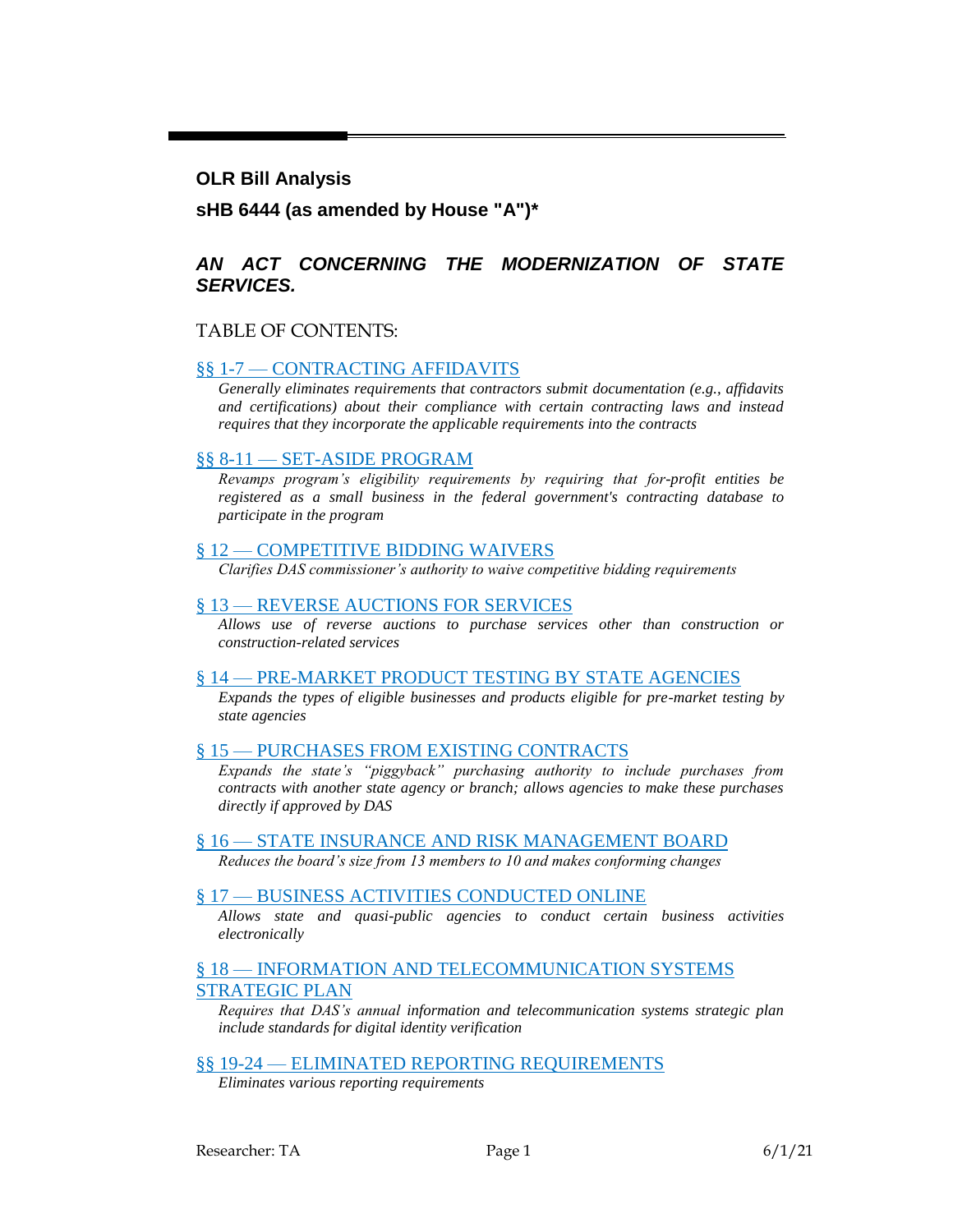§ 25 — [COMMISSION FOR EDUCATIONAL TECHNOLOGY](#page-13-2) *[Increases the commission's size from 19 members to 23](#page-13-3)*

#### [BACKGROUND](#page-14-0)

\*House Amendment " $A$ " (1) adds the provisions on the Commission for Education Technology; (2) requires that small businesses be registered with the federal government to participate in the set-aside program, rather than certified by the federal government as required by the underlying bill; and (3) removes provisions from the underlying bill that eliminated certain reports submitted to, and produced by, the State Properties Review Board.

# <span id="page-1-0"></span>**§§ 1-7 — CONTRACTING AFFIDAVITS**

<span id="page-1-1"></span>*Generally eliminates requirements that contractors submit documentation (e.g., affidavits and certifications) about their compliance with certain contracting laws and instead requires that they incorporate the applicable requirements into the contracts*

The bill modifies contract compliance requirements for certain state, municipal, and quasi-public agency contracts. It generally eliminates requirements that contractors submit documentation (e.g., affidavits and certifications) about their compliance with certain contracting laws and instead requires that they incorporate the applicable requirements into the contracts.

The bill's provisions concern contractors' compliance with (1) state ethics laws; (2) restrictions on gifts, investments, political contributions and solicitations, and use of consultants; and (3) nondiscrimination and affirmative action requirements. It also codifies and expands upon provisions in an existing executive order that require certain state contractors to disclose any campaign contributions.

The bill's provisions on ethics laws, gift restrictions, consultant use, and nondiscrimination and affirmative action requirements do not apply to qualifying UConn and Board of Regents for Higher Education contracts, as these contracts are subject to different requirements under existing law.

Lastly, the bill makes technical and conforming changes.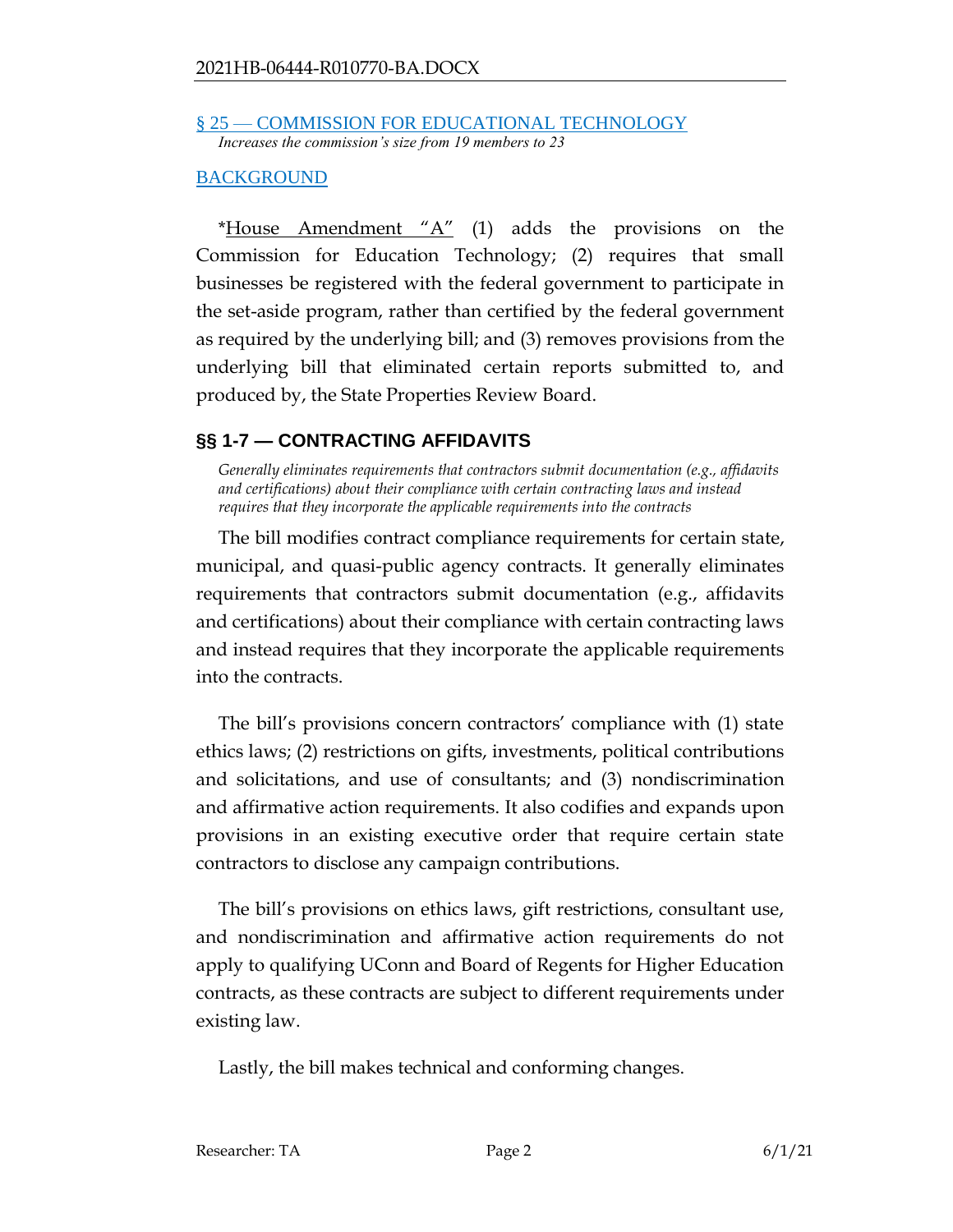#### EFFECTIVE DATE: July 1, 2021

# *State Ethics Laws (§ 1)*

Under current law, contractors and bidders for large state construction or procurement contracts (i.e., valued at more than \$500,000) must affirm, in writing or electronically, that (1) they received a state ethics law summary from the contracting state or quasi-public agency and (2) their key personnel read and understood the summary and agreed to comply with the ethics laws. Similarly, large state construction or procurement contractors must obtain these affirmations from their subcontractors and consultants and provide them to the state contracting agency. Failure to submit the affirmation disqualifies the contractors, bidders, subcontractors, and consultants from the contract.

Rather than requiring the above affirmations, the bill establishes a different requirement for these contracts. Specifically, it prohibits a state agency or quasi-public agency from entering into a large state construction or procurement contract unless the contract contains a representation that the chief executive officer or authorized signatory of the contract and all key employees have read and understood the summary and agreed to comply with the ethics laws' provisions. It similarly requires large state construction or procurement contractors to include this representation in each of their contracts entered into on or after July 1, 2021, with subcontractors and consultants. Under the bill, failure to do so is cause for terminating the contract.

# *Gifts (§ 2)*

Under current law, any principal or key personnel of a person, firm, or corporation that submits bids or proposals for a large state contract (i.e., valued more than \$500,000 in a calendar or fiscal year) must certify that (1) no gifts were given in connection with the contract; (2) there were no attempts to circumvent the gift prohibition; and (3) the bids or proposals are being submitted without fraud or collusion. The certifications must be sworn as true to the certifier's best knowledge and belief, under penalty of false statement.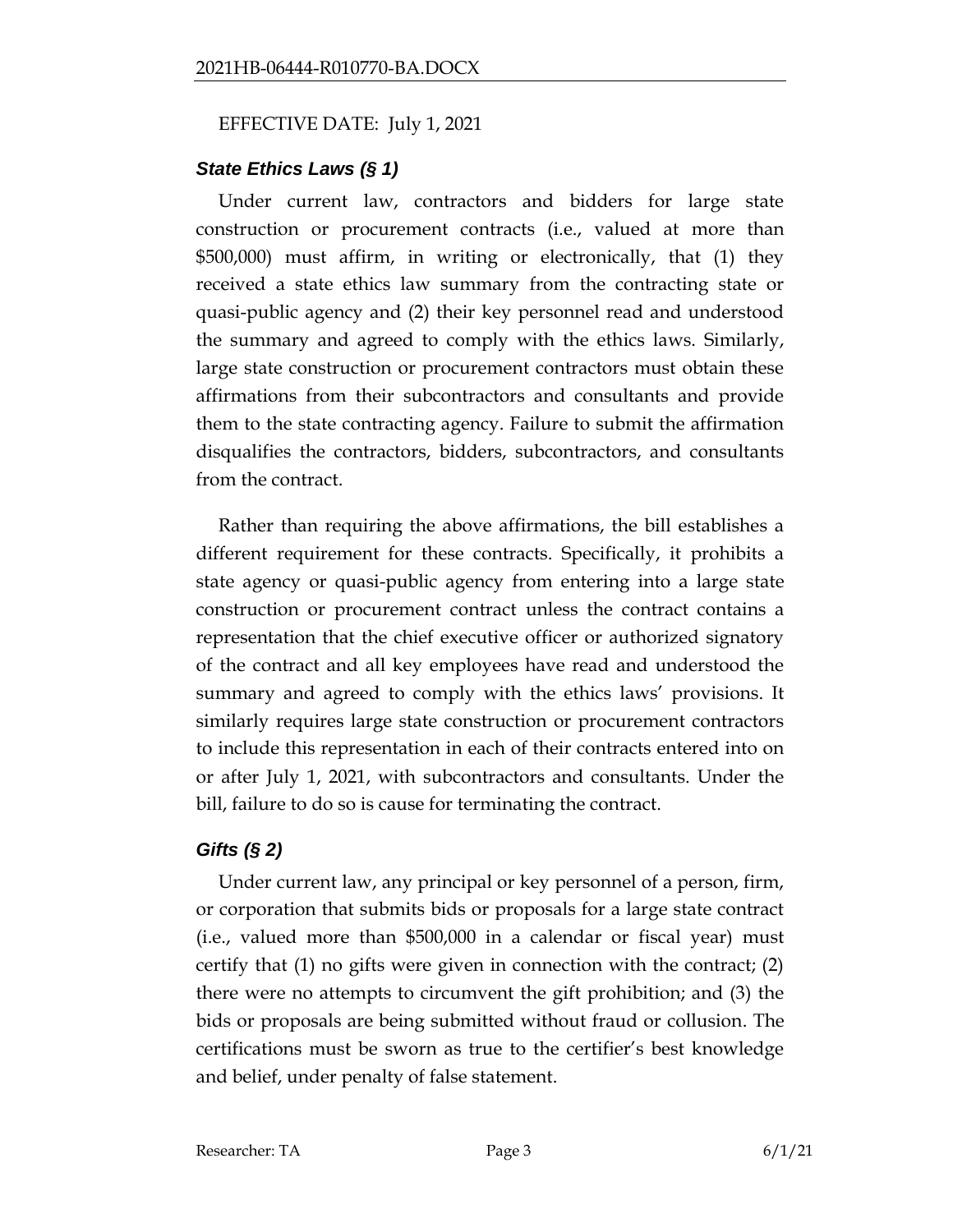In addition, current law requires the agency official or employee responsible for executing the contract to certify that the selection process was devoid of collusion, gift giving (received or promised), compensation, fraud, or inappropriate influence.

The bill replaces these required certifications with requirements that the contracts contain representations to the same effect. An existing executive order subjects state contracts with a value of \$50,000 or more in a calendar or fiscal year to the gift certification requirements that apply to contracts with a value of \$500,000 or more (Executive Order 49, see BACKGROUND). Thus, the bill's requirements also appear to apply to contracts with an annual value of \$50,000 or more.

Under the bill, state and quasi-public agencies must include notice of the representation requirements in the bid specifications or request for proposals (RFP), and failure to agree to them disqualifies the bidder or proposer from the contract. The same requirements apply with respect to the certifications under current law.

# *Investments in Iran (§ 3)*

Under current law, state and quasi-public agencies are prohibited from entering into, renewing, or amending a large state contract (i.e., valued at more than \$500,000 in a calendar or fiscal year) with an entity that (1) fails to certify that such entity has not directly invested \$20 million or more in Iran's energy sector or (2) certifies that it has made, renewed, or increased such an investment. Iran's energy sector, as defined by federal law, includes activities to develop petroleum or natural gas resources or nuclear power in Iran. The certification must be sworn as true to the entity's best knowledge and belief, subject to the penalties for false statement with a penalty exception for affiants who make a good faith effort to verify whether they have made a prohibited investment. Bidders and proposers must submit the certification before submitting a bid or proposal for a large state contract.

The bill instead prohibits state and quasi-public agencies from entering into, renewing, or amending a large state contract unless the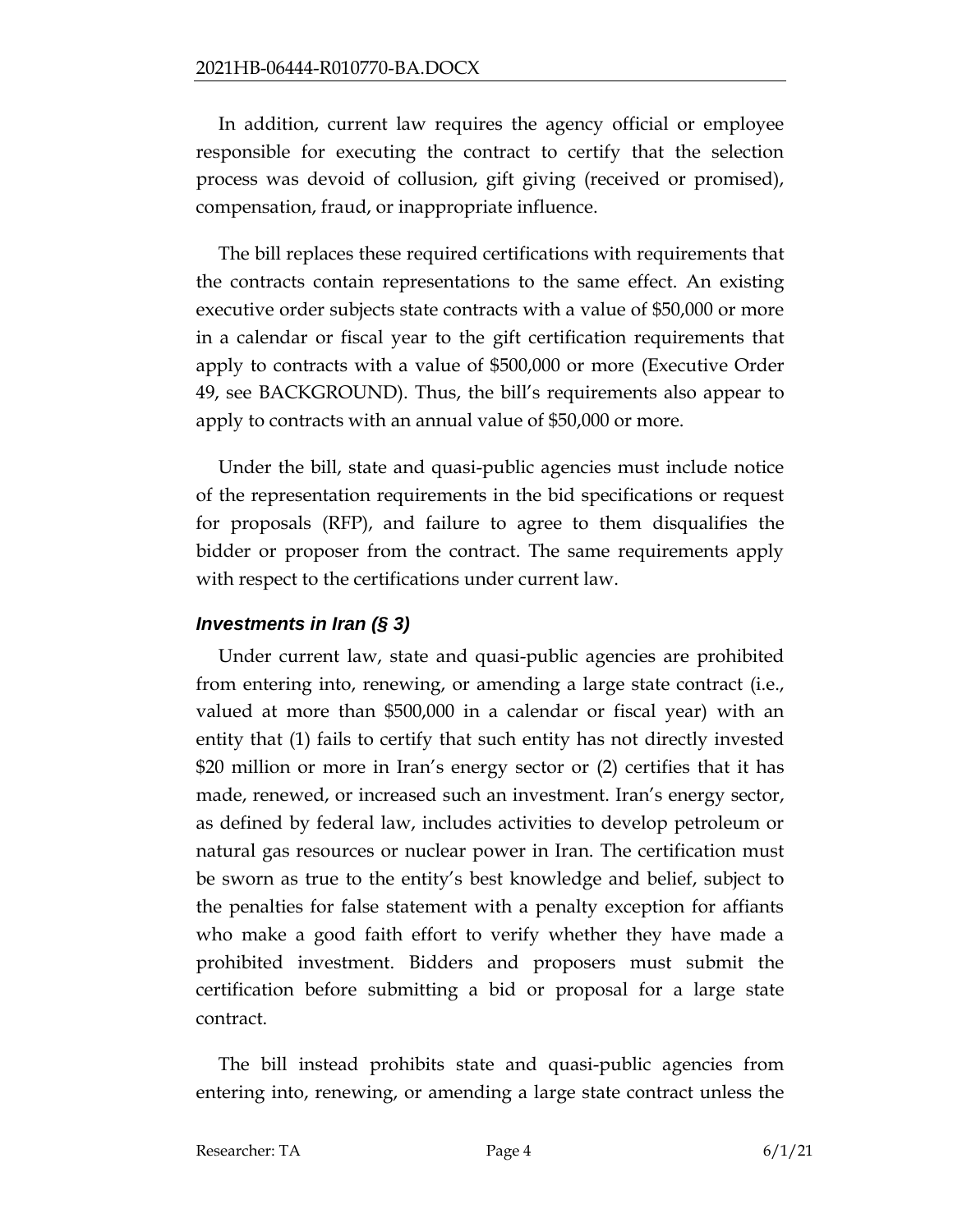contract contains the entity's certification that it has not made a prohibited investment in Iran. Agencies must include notice of these representation requirements in bid specifications or RFPs for these contracts, just as they must for current law's certification requirements.

As under current law for the certifications, the representation requirements do not apply to any contract of the state treasurer in his role as trustee of the Connecticut retirement plans and trust funds.

# *Consulting Agreements (§ 4)*

The bill replaces certain required affidavits about consulting agreements with representations that must be included in the contracts. Under the current requirements, any principal or key personnel of a person, firm, or corporation that submits bids or proposals for a goods and services contract with a total value of \$50,000 or more in a calendar or fiscal year must attest to whether a consulting agreement has been entered into in connection with the contract. Under the bill, the contract must include a representation to this same effect.

As is currently required for the affidavits, the representation must include specified information about any such agreement, including its basic terms, as well as the consultant's name and status as a former state employee or public official. It must be sworn as true to the best knowledge and belief of the person signing the contract and is subject to the penalties of false statement. Each state and quasi-public agency must include a notice of the representation requirements in the bid specifications or RFPs for these contracts as is required under current law for the affidavits. Failure to submit the affidavit under current law, or agree to the representation under the bill, disqualifies the bidder or proposer from the contract.

# *Political Contributions (§ 5)*

Current law requires state and quasi-public agencies to (1) distribute a written notice advising contractors and prospective contractors of the restrictions on contributing to, or soliciting for, statewide or legislative candidates, certain political committees, and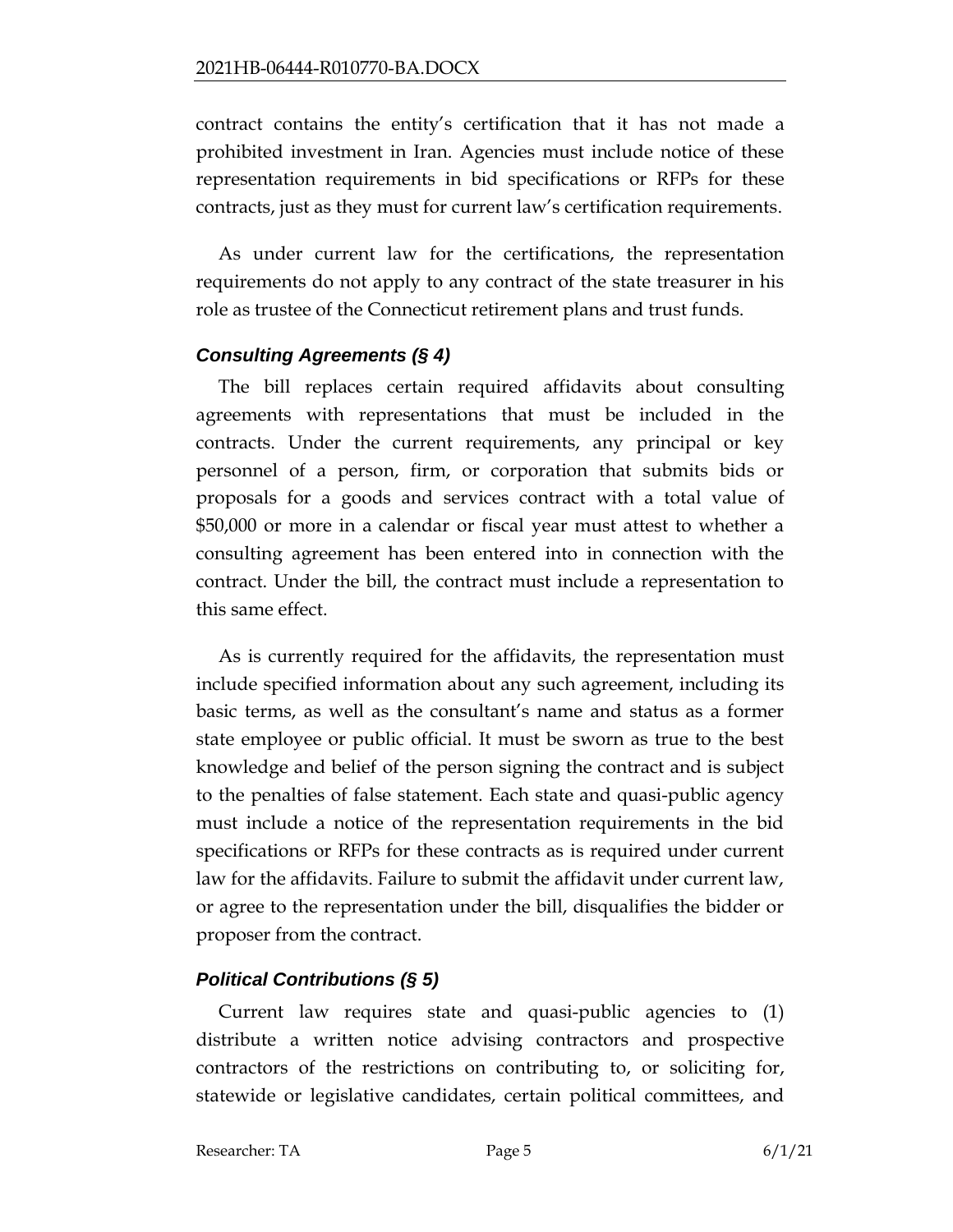party committees and (2) obtain a written acknowledgment of the notice receipt.

The bill instead requires state and quasi-public agencies to include a copy of, or Internet link to, the notice in the bid specifications or RFPs for a state contract.

The bill also prohibits such agencies from executing any state contract, as described below, unless it contains a representation that the chief executive officer or authorized signatory of the contract has received the notice. The campaign finance law generally defines "state contract" as an agreement or contract with a state agency in the executive or legislative branch of government or any quasi-public agency valued at \$50,000 or more, or a combination or series of agreements or contracts having a value of \$100,000 or more in a calendar year.

Under the bill, any principal of the state contractor or prospective state contractor submitting a bid or proposal for a state contract must certify, under penalty of false statement, that in the previous four years neither the contractor or prospective state contractor, nor any of its principals, have made or solicited any prohibited political contributions unless there were mitigating circumstances found to exist concerning the violation. Similar requirements apply to contractors submitting bids or proposals for state contracts valued at more than \$50,000 under an existing executive order (Executive Order 49, see BACKGROUND).

Each certification must be sworn as true to the best knowledge and belief of the person signing the certification. The bill requires the person to submit an updated certification if there is a change in the most recently filed certification, either within 30 days after the effective date of the change or upon submitting a new bid or proposal for a state contract, whichever is earlier.

Under the bill, any principal of the state contractor or prospective state contractor submitting a bid or proposal for a state contract must disclose on the certification all contributions made by its principals to

Researcher: TA Page 6 6/1/21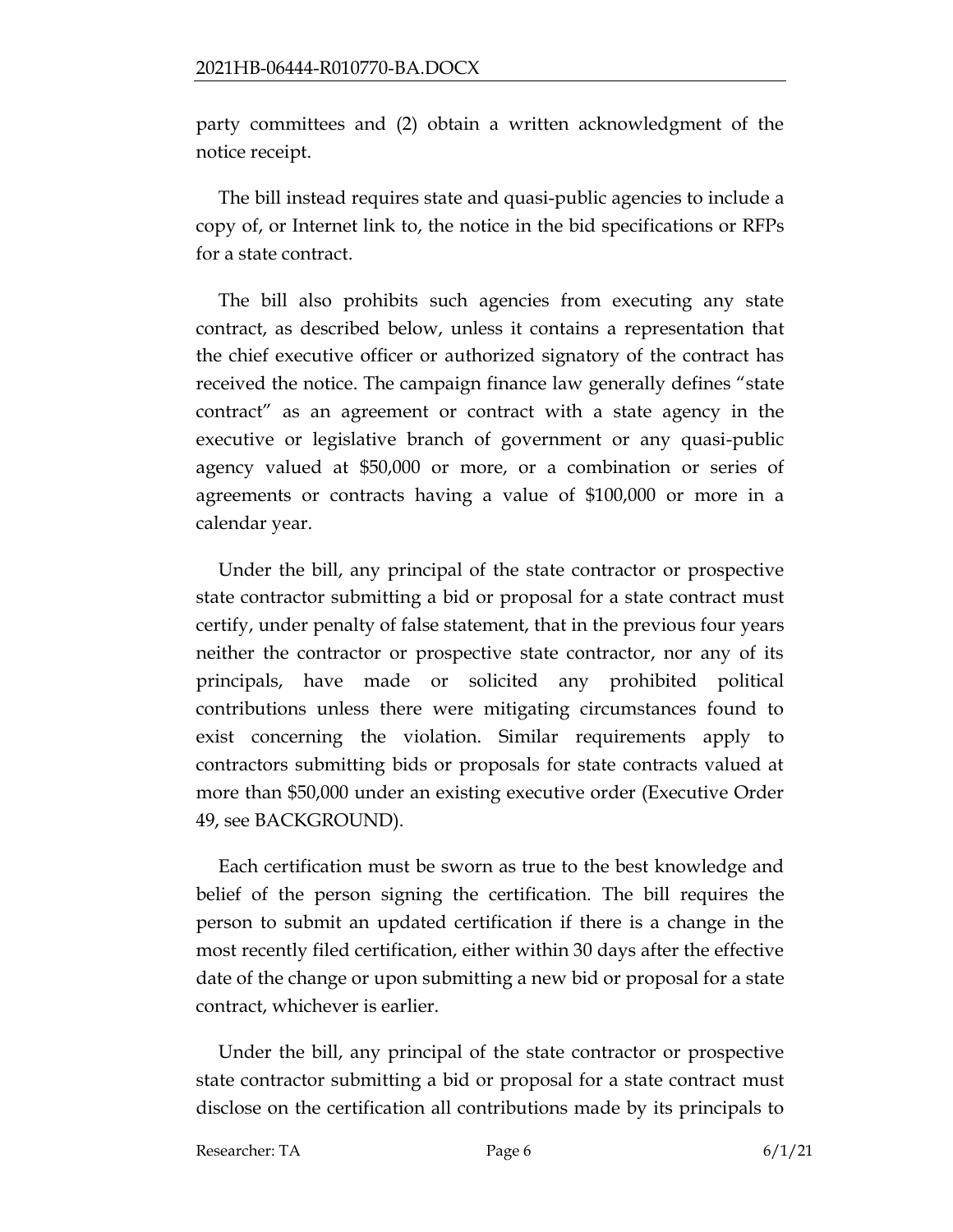any party committee, exploratory committee, statewide or legislative candidate, or candidate committee for a period of four years prior to the signing of the contract or date of the response to the bid, whichever is longer, and certify that all contributions have been disclosed.

The bill prohibits state and quasi-public agencies from executing a state contract unless first obtaining the written certification. Each state agency and quasi-public agency must include in its bid specifications or RFPs for a state contract a notice of the certification requirements.

### *Nondiscrimination and Affirmative Action (§§ 6 & 7)*

Under current law, contractors that enter into contracts with the state or one of its political subdivisions, other than a municipality, or who are a party to a municipal public works contract or quasi-public agency project contract, must indicate that they comply with state nondiscrimination and affirmative action laws by filing (1) a written or electronic representation for contracts valued less than \$50,000 for each year or (2) certain documentation for contracts valued at \$50,000 or more for each year.

The bill instead requires the contracts, regardless of their value, to contain a nondiscrimination affirmation provision to certify that the contractor (1) understands the law's nondiscrimination and affirmative action obligations and (2) will maintain a nondiscrimination policy for the duration of the contract. Under the bill, the authorized signatory of the contract must demonstrate his or her understanding of this obligation by either (1) providing an affirmative response in the required online bid or RFP or (2) initialing the affirmation provision in the contract.

# <span id="page-6-0"></span>**§§ 8-11 — SET-ASIDE PROGRAM**

<span id="page-6-1"></span>*Revamps program's eligibility requirements by requiring that for-profit entities be registered as a small business in the federal government's contracting database to participate in the program*

The bill revamps the state set-aside program's eligibility requirements for small contractors and minority business enterprises (MBEs). With respect to for-profit entities, it defines a "small contractor" as one that is registered as a small business in the federal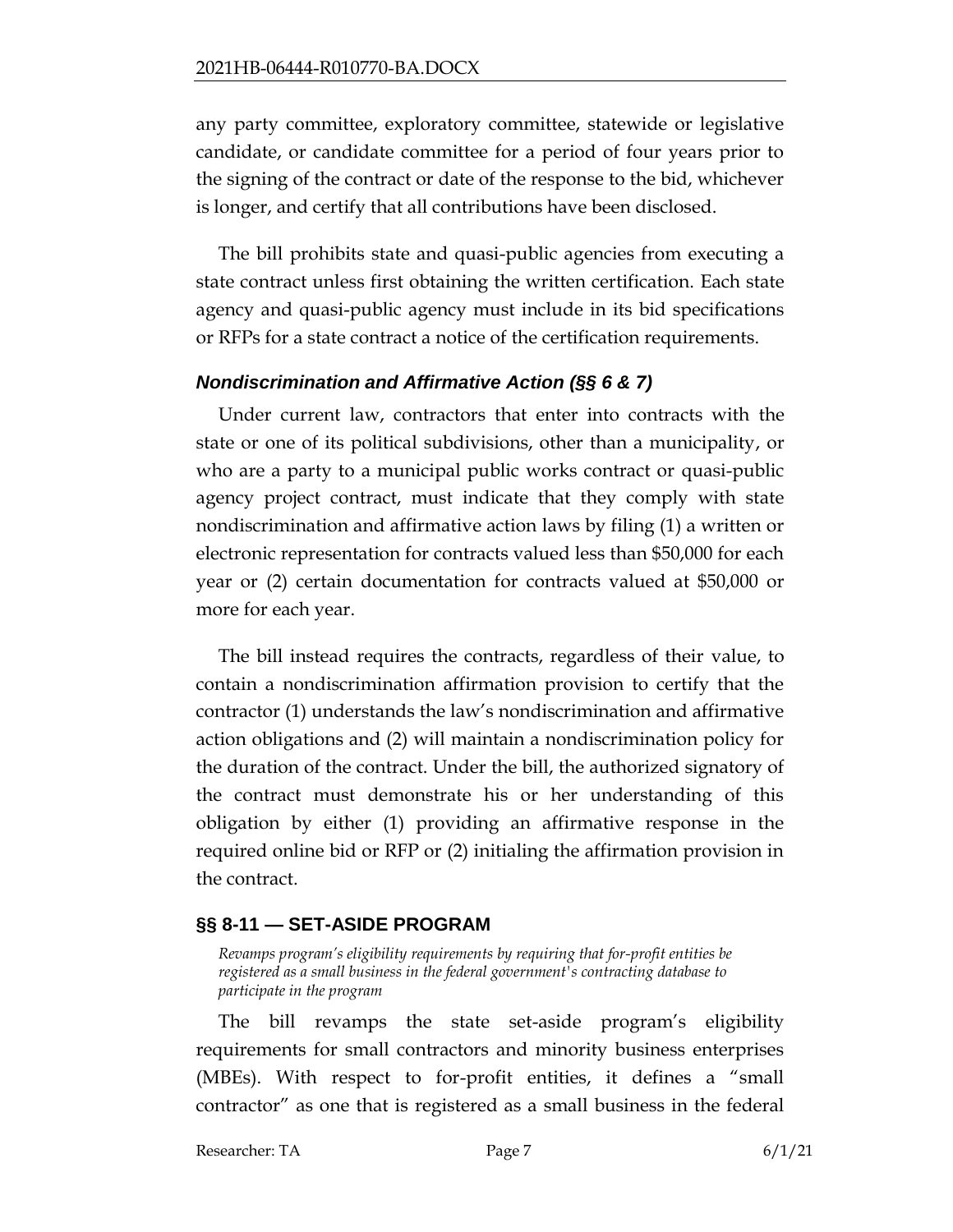database maintained by the U.S. General Services Administration, as required to do business with the federal government (see BACKGROUND). This requirement replaces provisions in current law requiring, among other things, that these entities have annual gross revenues of \$20 million or less and be independent. (By law, unchanged by the bill, MBEs are small contractors owned by women, minorities, or people with disabilities.)

The bill makes conforming changes, including allowing awarding authorities to require documentation of a contractor's or subcontractor's (1) registration in the federal database if they are awarded a contract or contract portion under the set-aside program and (2) principal place of business in the state. It also specifies that program certifications awarded before October 1, 2021, remain valid for their original term unless revoked for cause.

The bill retains existing law's eligibility requirements for nonprofit entities (e.g., that they have annual gross revenues of \$20 million or less and be independent). It additionally specifies that these entities must have a federal tax exemption in order to participate.

Under existing law, the Department of Administrative Services (DAS) commissioner must establish a process to certify small contractors and MBEs as eligible for set-aside contracts. Presumably, the commissioner must revise this process to conform to the bill's requirements that for-profit entities be registered in the federal database. The bill retains existing law's validity period for set-aside program certifications (i.e., they are valid for up to two years, except that the commissioner may extend them for up to six months).

EFFECTIVE DATE: October 1, 2021, with the changes to the eligibility criteria applicable to certifications issued or renewed on or after that date.

#### <span id="page-7-0"></span>**§ 12 — COMPETITIVE BIDDING WAIVERS**

<span id="page-7-1"></span>*Clarifies DAS commissioner's authority to waive competitive bidding requirements* Current law allows the DAS commissioner to waive competitive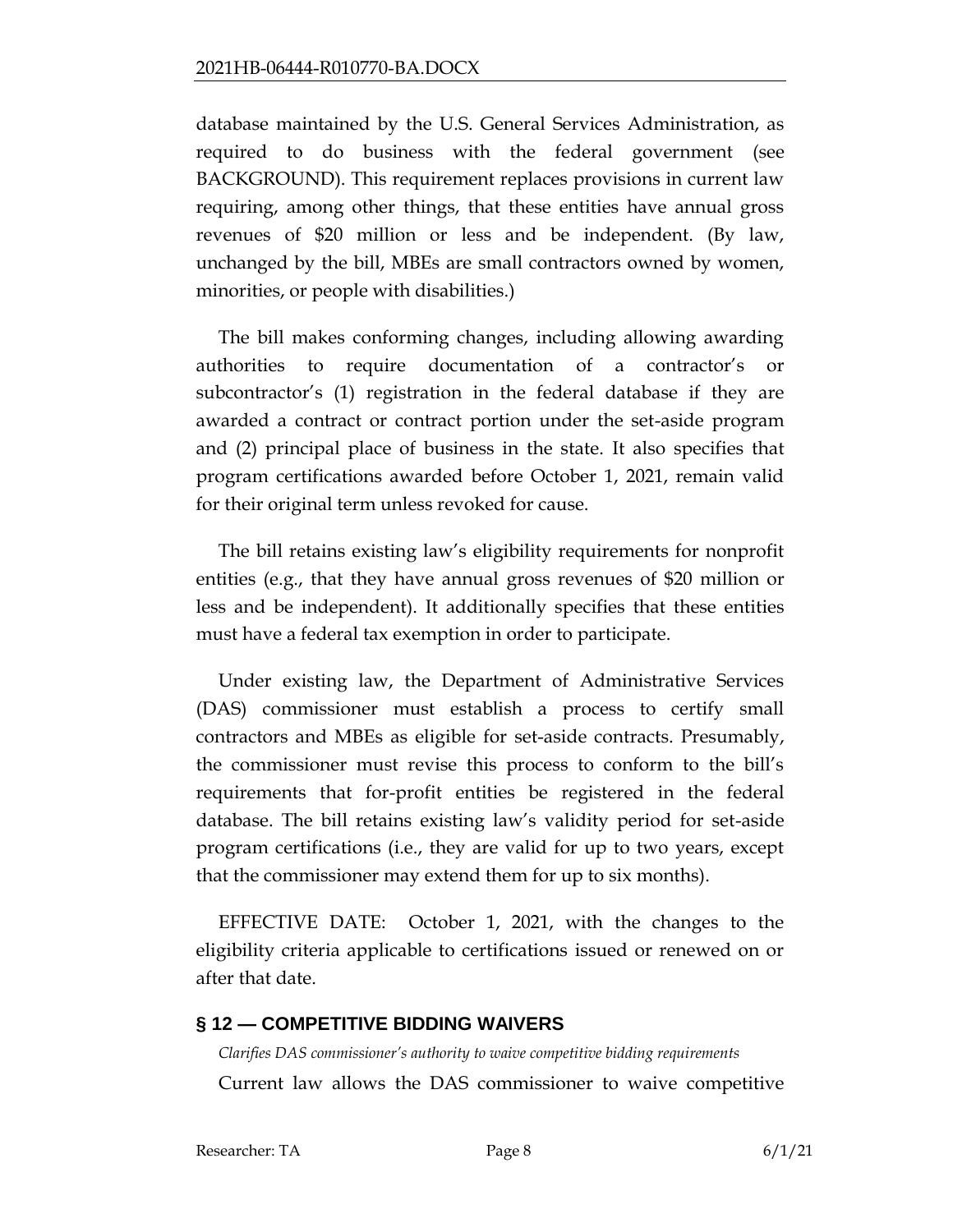bidding or competitive negotiation at his discretion for minor nonrecurring and emergency purchases of \$10,000 or less. The bill clarifies that the authority applies to minor nonrecurring or emergency purchases of \$10,000 or less.

EFFECTIVE DATE: July 1, 2021

# <span id="page-8-0"></span>**§ 13 — REVERSE AUCTIONS FOR SERVICES**

<span id="page-8-1"></span>*Allows use of reverse auctions to purchase services other than construction or construction-related services*

Existing law allows state contracting agencies to use reverse auctions to purchase goods and supplies. The bill expands reverse auction authority to include services other than construction or construction-related services. As under existing law for goods and supplies, contracting agencies may (1) use reverse auctions for services when they determine it is advantageous and will ensure a competitive contract award and (2) contract with a third party to prepare and manage the auction.

By law, a reverse auction is an online bidding process in which qualified bidders or proposers, unknown to each other, submit bids or proposals pursuant to an online bid invitation or request for proposals.

EFFECTIVE DATE: July 1, 2021

# <span id="page-8-2"></span>**§ 14 — PRE-MARKET PRODUCT TESTING BY STATE AGENCIES**

<span id="page-8-3"></span>*Expands the types of eligible businesses and products eligible for pre-market testing by state agencies*

The bill expands the types of technologies, products, and processes eligible for pre-market testing by state agencies. It allows the DAS commissioner to procure them for use by all state agencies if the Office of Policy and Management (OPM) secretary, in consultation with the commissioner, Connecticut Innovations, Inc. (CI) chief executive officer, and testing agency head, determines that the test demonstrates specified objectives.

Additionally, the bill makes minor changes concerning the process for participating in testing, the testing's costs, and a related recognition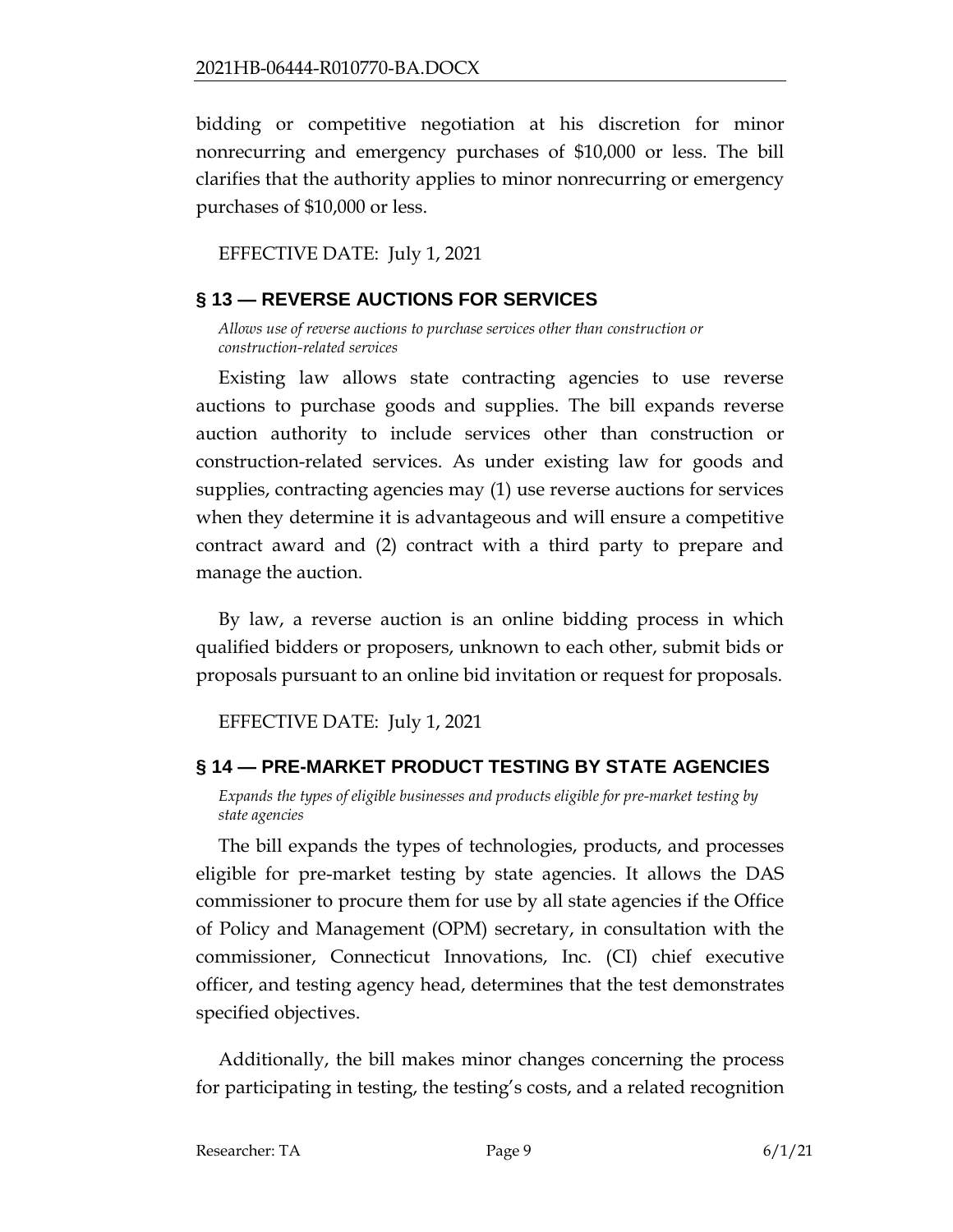program for participating agencies. Lastly, the bill makes technical and conforming changes.

EFFECTIVE DATE: July 1, 2021

# *Eligibility*

Current law allows CI-funded businesses located in Connecticut to test their technology, product, or process in state agencies in order to study its commercial viability if it meets certain criteria. Specifically, it must (1) promote public health and safety, environmental protection, or economic development; (2) be manufactured in Connecticut and be safe; and (3) have the potential for commercialization within two years after completing the test.

The bill extends testing eligibility to small and minority business enterprises certified under the state's set-aside program. It also expands the types of eligible products to include those that CI finds would reduce administrative burdens or promote efficiency in state services, or otherwise improve them. It eliminates a requirement that the technology, product, or process be manufactured or produced in Connecticut and instead requires that it have a positive economic impact on the state, including prospective job growth and economic activity upon commercialization.

# *Participation and Costs*

Upon an eligible business's application, current law allows CI to recommend that the OPM secretary direct a state agency to test the technology, product, or process in the agency's operations on a trial basis. The bill instead allows CI to recommend that OPM allow (rather than direct) agencies to participate in testing. (However, it retains OPM's authority to direct agencies to participate.) It also specifically includes public higher education institutions as state agencies for purposes of this program.

Under current law, CI, the business, or an investor in the business must pay for the cost of providing the technology, product, or process to the testing agency. The bill requires the OPM secretary, in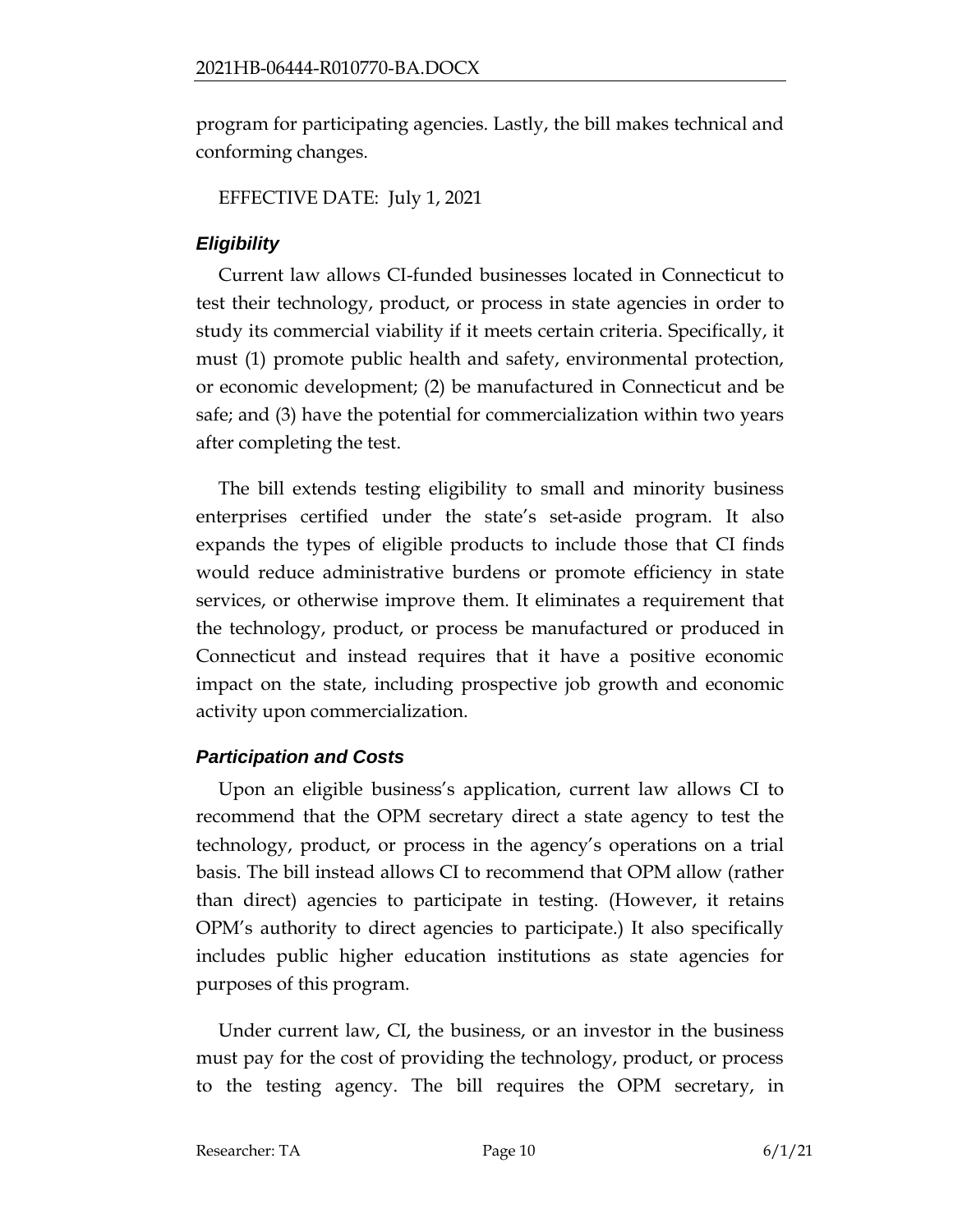consultation with the DAS commissioner, CI executive director, and testing agency head, to determine on a case-by-case basis which of the above entities must bear these costs.

#### *Procurement*

The bill allows the DAS commissioner to procure the product, process, or technology for use by all state agencies if the OPM secretary, in consultation with the commissioner, CI chief executive officer, and testing agency head, determines that the test demonstrates specified objectives. (Presumably, this would occur after the test concludes.) These objectives are (1) promoting public health and safety, environmental protection, economic development, or efficiency; (2) reducing administrative burdens; or (3) otherwise improving state services.

In procuring the product, process, or technology, the bill allows the DAS commissioner to waive competitive bidding requirements. If the procurement is estimated to cost \$50,000 or more, the waiver must be approved by the Standardization Committee, which consists of the commissioner, the state comptroller and treasurer or their designees, and other department heads (or their agents) designated by the governor.

# *Recognition Program*

Current law allows OPM and CI to develop a program to recognize state agencies that promote public health and safety, environmental protection, or economic development by participating in testing. The bill (1) also makes DAS responsible for developing the recognition program (which remains permissive under the bill) and (2) adds promoting efficiencies, reducing service burdens, and improving state services as activities eligible for recognition. As under existing law, the recognition program may include a fund for any savings achieved by testing agencies using the technologies, products, or processes. The fund must be used only for the recognition program.

# <span id="page-10-0"></span>**§ 15 — PURCHASES FROM EXISTING CONTRACTS**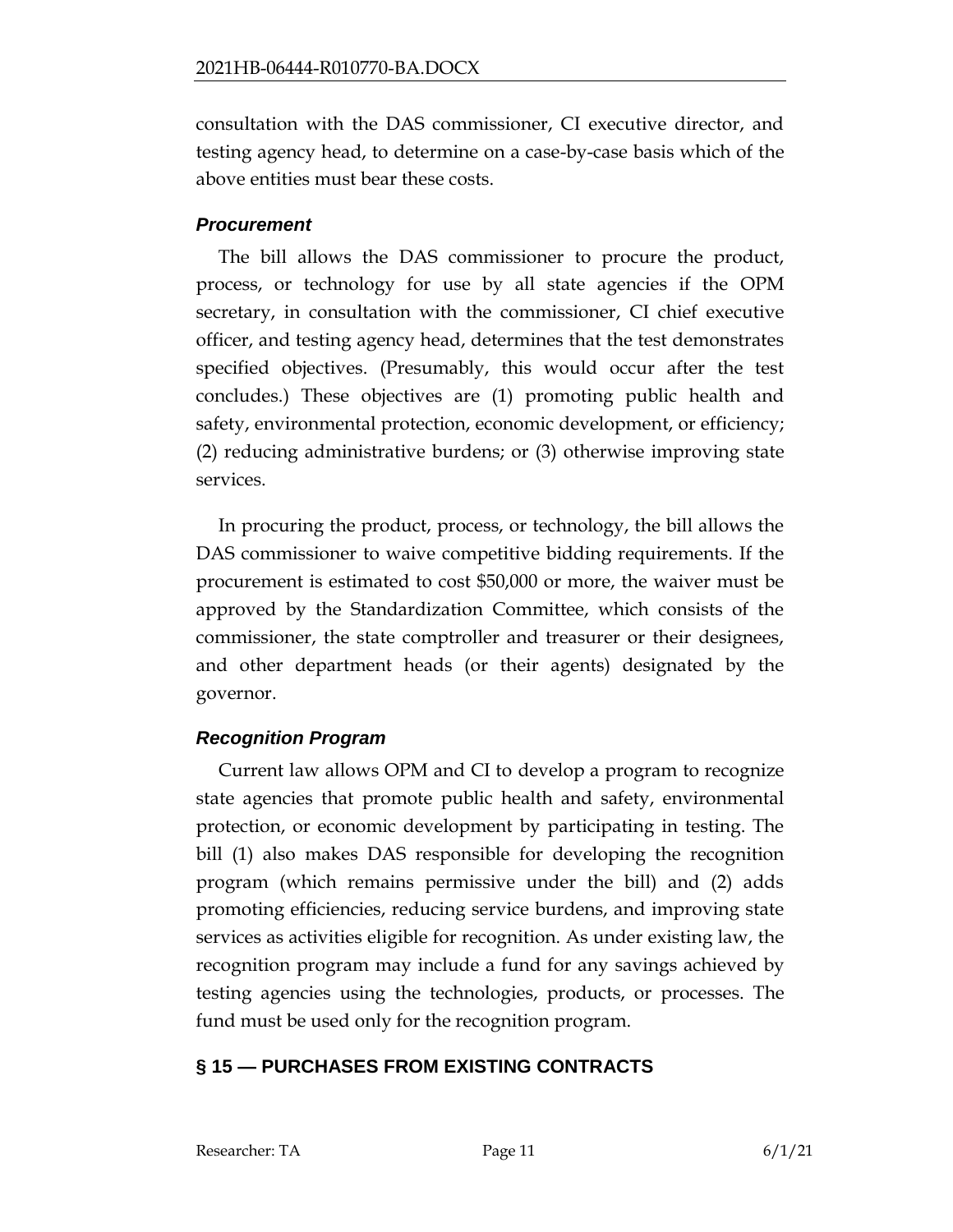<span id="page-11-0"></span>*Expands the state's "piggyback" purchasing authority to include purchases from contracts with another state agency or branch; allows agencies to make these purchases directly if approved by DAS*

Existing law allows the state to purchase, through the DAS commissioner, goods and services from a person that has a contract to sell the goods and services to a political subdivision of the state (e.g., a municipality), nonprofit organization, public purchasing consortium, or other state government (i.e., "piggyback").

The bill expands this authority to include purchases from a person who contracts with another branch, division, or department in state government. It also eliminates the requirement that these purchases be made through the DAS commissioner and instead allows any state agency to make them if approved by the DAS commissioner or his designee.

EFFECTIVE DATE: July 1, 2021

### <span id="page-11-1"></span>**§ 16 — STATE INSURANCE AND RISK MANAGEMENT BOARD**

<span id="page-11-2"></span>*Reduces the board's size from 13 members to 10 and makes conforming changes*

The bill eliminates three gubernatorial appointments from the State Insurance and Risk Management Board, reducing its size from 13 members to 10. (By law, the board consists of gubernatorial appointees and the state comptroller (or his designee) as an ex-officio member.)

The bill makes conforming changes by reducing the number of (1) public members from four to three, (2) members qualified by training from eight to six, and (3) members who may be from the same political party from eight to five. It specifies that five members, rather than a majority of members as current law provides, constitute a quorum.

EFFECTIVE DATE: July 1, 2021

# <span id="page-11-3"></span>**§ 17 — BUSINESS ACTIVITIES CONDUCTED ONLINE**

<span id="page-11-4"></span>*Allows state and quasi-public agencies to conduct certain business activities electronically*

The bill allows state and quasi-public agencies to conduct various business activities electronically. Specifically, they may do the following: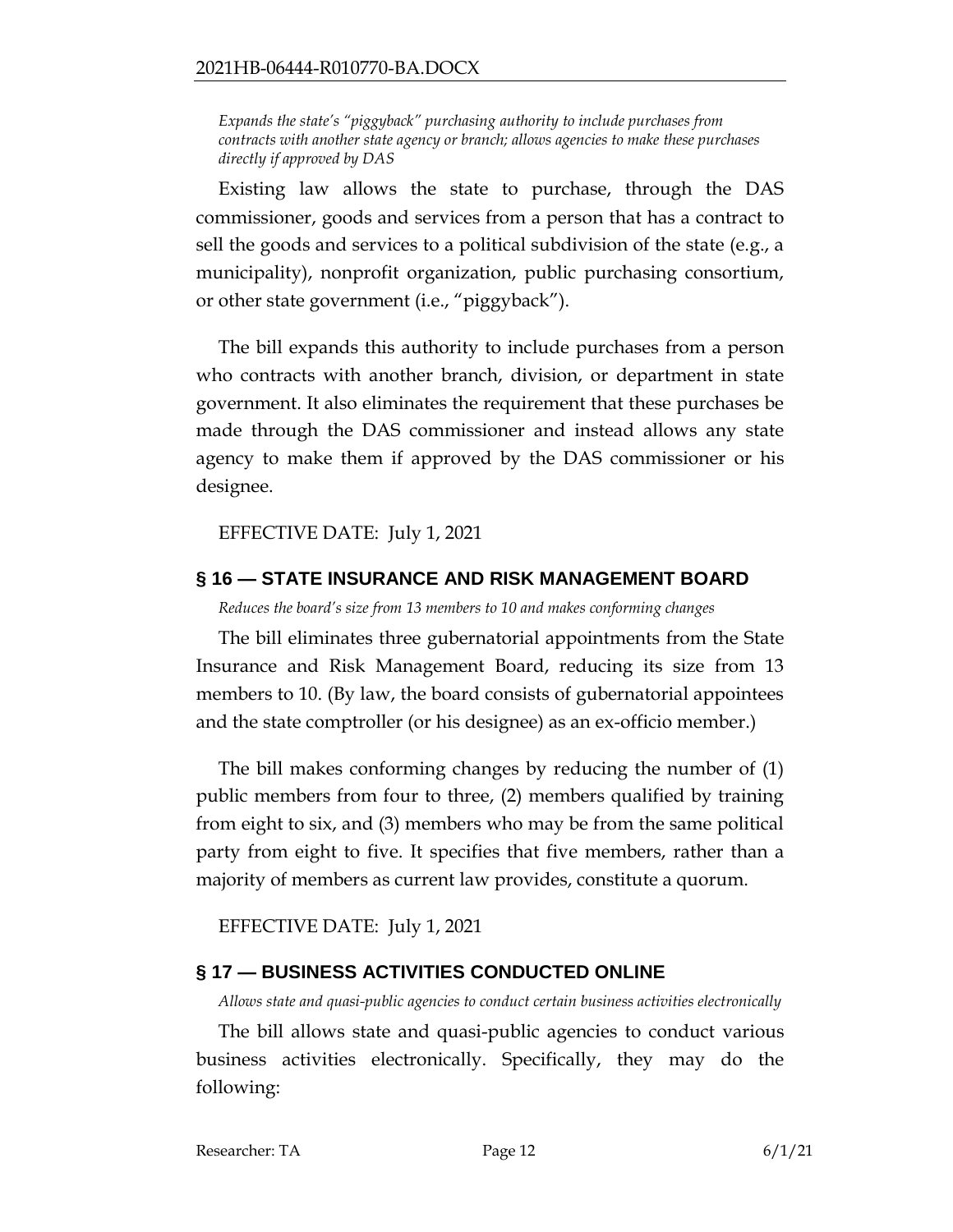- 1. accept fee payments by any means of electronic funds transfer they adopt;
- 2. receive, by electronic means with proof of delivery receipt, any communication or correspondence that must be delivered under current law by registered or certified mail, return receipt requested;
- 3. receive, by electronic means, any communication or correspondence that must be delivered under current law by U.S. mail or fax (as long as the agency determines that electronic delivery is appropriate); and
- 4. post, on their website or another electronic portal available to the general public, any legal notice that must be advertised in a newspaper under current law.

Under the bill, each of these activities must comply with the Connecticut Uniform Electronic Transactions Act (CUETA) if conducted electronically (e.g., the parties must agree to conduct the transaction electronically) (see BACKGROUND).

EFFECTIVE DATE: July 1, 2021

# <span id="page-12-0"></span>**§ 18 — INFORMATION AND TELECOMMUNICATION SYSTEMS STRATEGIC PLAN**

<span id="page-12-1"></span>*Requires that DAS's annual information and telecommunication systems strategic plan include standards for digital identity verification*

Existing law requires the DAS commissioner to develop, publish, and annually update an information and telecommunication systems strategic plan. Among other things, the plan must include architecture guidelines and standards for these systems that support state agencies.

The bill requires that the plan specifically include standards for digital identity verification under CUETA that are consistent with industry standards and best practices. Among other things, CUETA provides that if a signature or record must be notarized, acknowledged, verified, or made under oath, the requirement is satisfied by an electronic signature from the person authorized to

Researcher: TA Page 13 6/1/21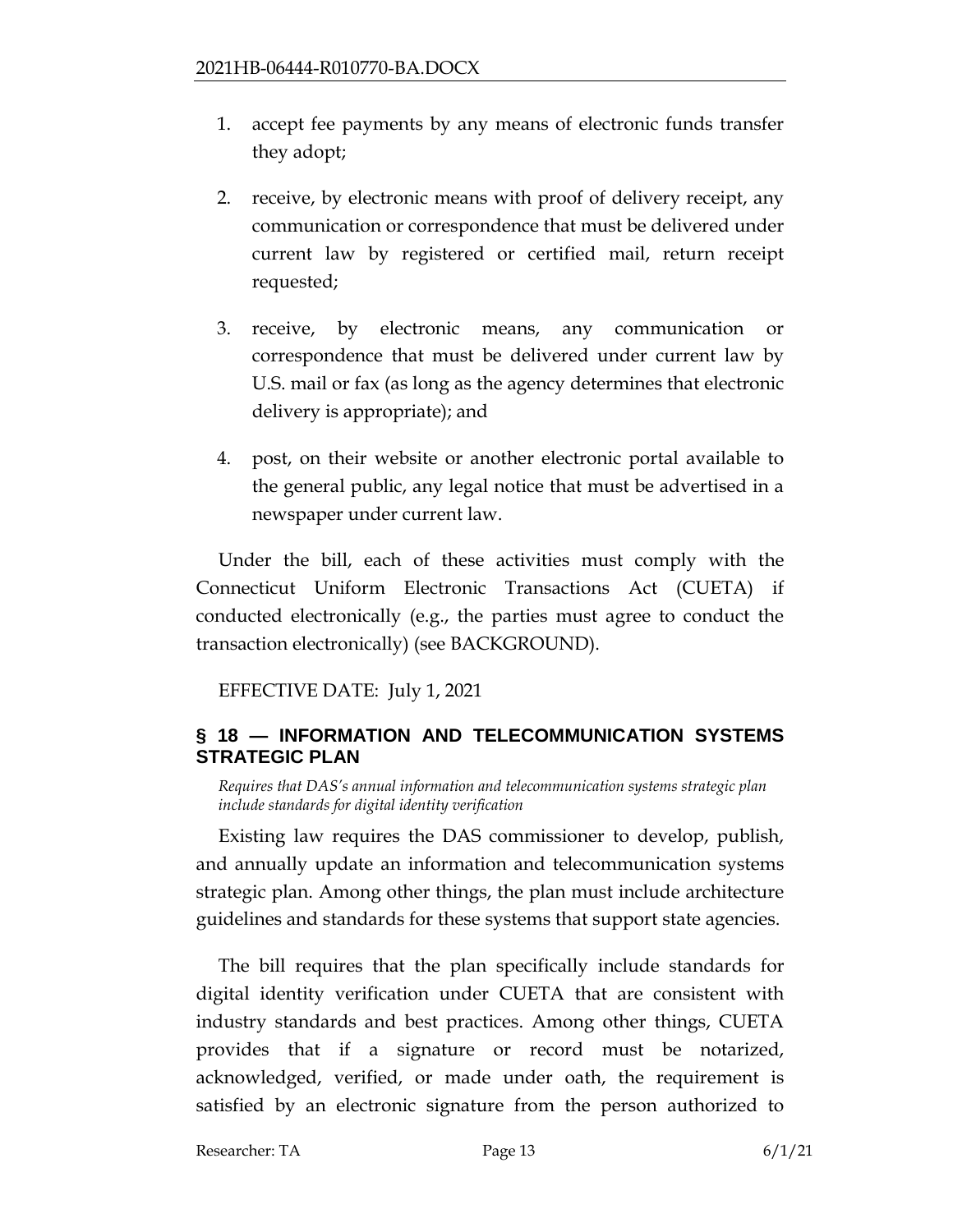perform these acts (along with any other information required by the applicable law).

### EFFECTIVE DATE: July 1, 2021

# <span id="page-13-0"></span>**§§ 19-24 — ELIMINATED REPORTING REQUIREMENTS**

<span id="page-13-1"></span>*Eliminates various reporting requirements*

The bill eliminates several reporting requirements by DAS to the legislature, or from state agencies to DAS, as shown in Table 1.

| ş  | <b>Reporting Requirement</b>                                                                                                                                                                                                                                                 |
|----|------------------------------------------------------------------------------------------------------------------------------------------------------------------------------------------------------------------------------------------------------------------------------|
| 19 | Annual report by DAS to the Environment, Government Administration and<br>Elections, and Transportation committees on the state vehicle fleet                                                                                                                                |
| 20 | Annual reports by state agencies to DAS on purchase orders made by the<br>agency under purchasing authority delegated by DAS                                                                                                                                                 |
| 21 | Annual report by DAS to the Appropriations Committee listing personal<br>property items leased by state agencies                                                                                                                                                             |
| 22 | Annual report by DAS and the Codes and Standards Committee to the Public<br>Safety and Security Committee with recommendations for amending state<br>agency regulations that conflict with the State Building Code or fire safety<br>regulations (e.g., the State Fire Code) |
| 23 | Triennial report by the state fire marshal to the Public Safety and Security<br>Committee on the effectiveness of state law's provisions on fire-safe cigarette<br>testing                                                                                                   |
| 24 | Annual filing by state agencies of ethics statements with DAS (the bill retains<br>the requirement that they be filed with the Office of State Ethics)                                                                                                                       |

**Table 1: Eliminated Reporting Requirements**

EFFECTIVE DATE: July 1, 2021

# <span id="page-13-2"></span>**§ 25 — COMMISSION FOR EDUCATIONAL TECHNOLOGY**

<span id="page-13-3"></span>*Increases the commission's size from 19 members to 23*

The bill increases the size of the Commission for Education Technology from 19 members to 23 by adding the following four members:

1. a representative of the Connecticut Association of Public School Superintendents,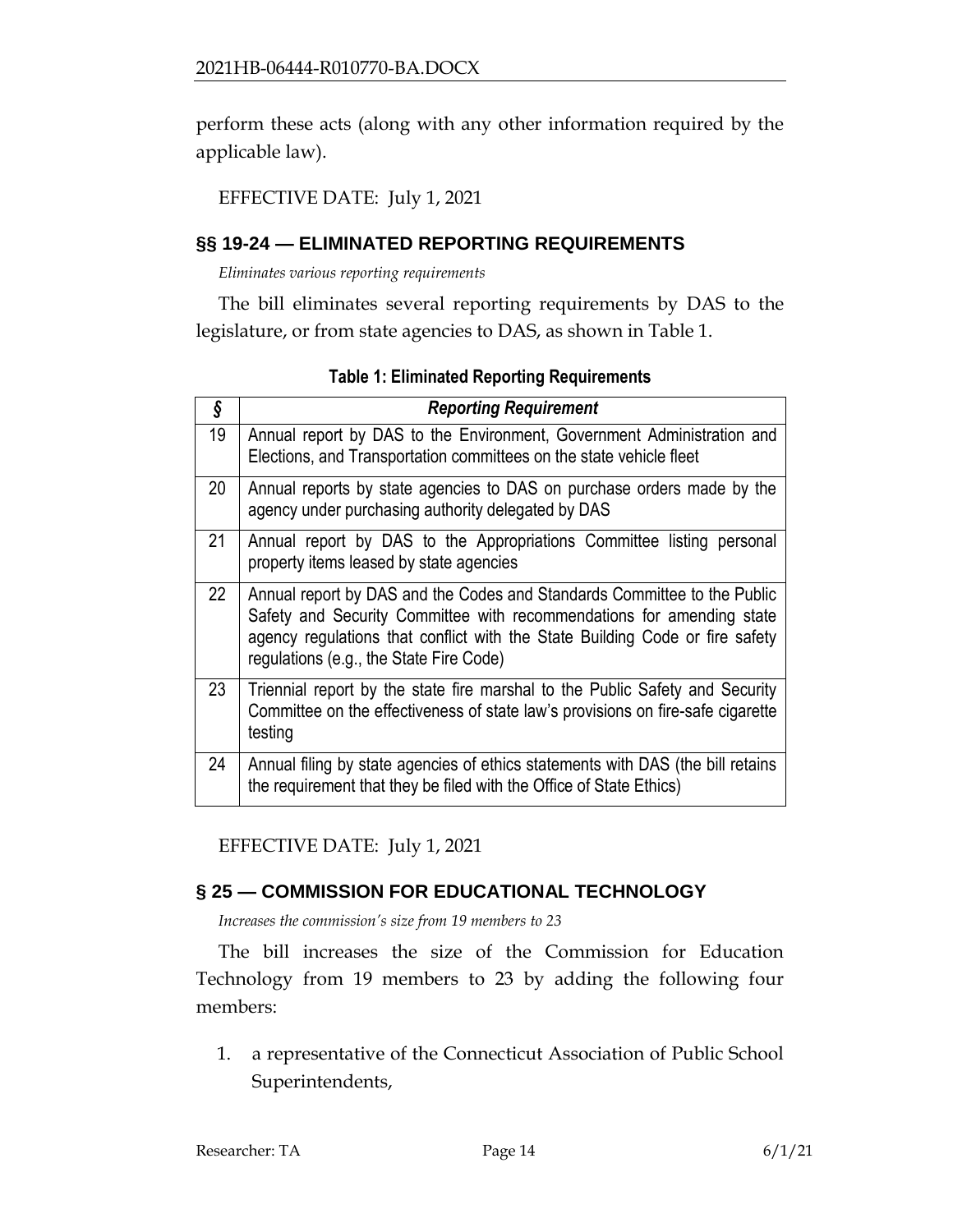- 2. a representative of the Connecticut Educators Computer Association,
- 3. a secondary school teacher designated by the Connecticut Education Association, and
- 4. an elementary school teacher designated by American Federation of Teachers–Connecticut.

The bill also makes technical changes.

Among other things, the commission serves as the principal education technology advisor for the state and develops, oversees, and directs the attainment of statewide technology goals.

EFFECTIVE DATE: July 1, 2021

### <span id="page-14-0"></span>**BACKGROUND**

### *Related Bills*

HB 6573 (File 475), reported favorably by the Government Administration and Elections Committee, contains identical provisions concerning the Commission for Educational Technology (§ 25 of this bill).

HB 6601 (File 178), reported favorably by the Commerce and Higher Education and Employment Advancement committees, contains identical provisions concerning pre-market product testing (§ 14 of this bill).

# *Executive Order 49*

In May 2015, Governor Malloy issued Executive Order 49, which (1) subjects state contracts with a value of \$50,000 or more in a calendar or fiscal year to the gift certification requirements that apply to contracts with a value of \$500,000 or more and (2) requires state contractors subject to the gift certification requirements to also disclose in an affidavit all campaign contributions made to statewide office or legislative candidates.

# *Penalty of False Statement*

Researcher: TA Page 15 6/1/21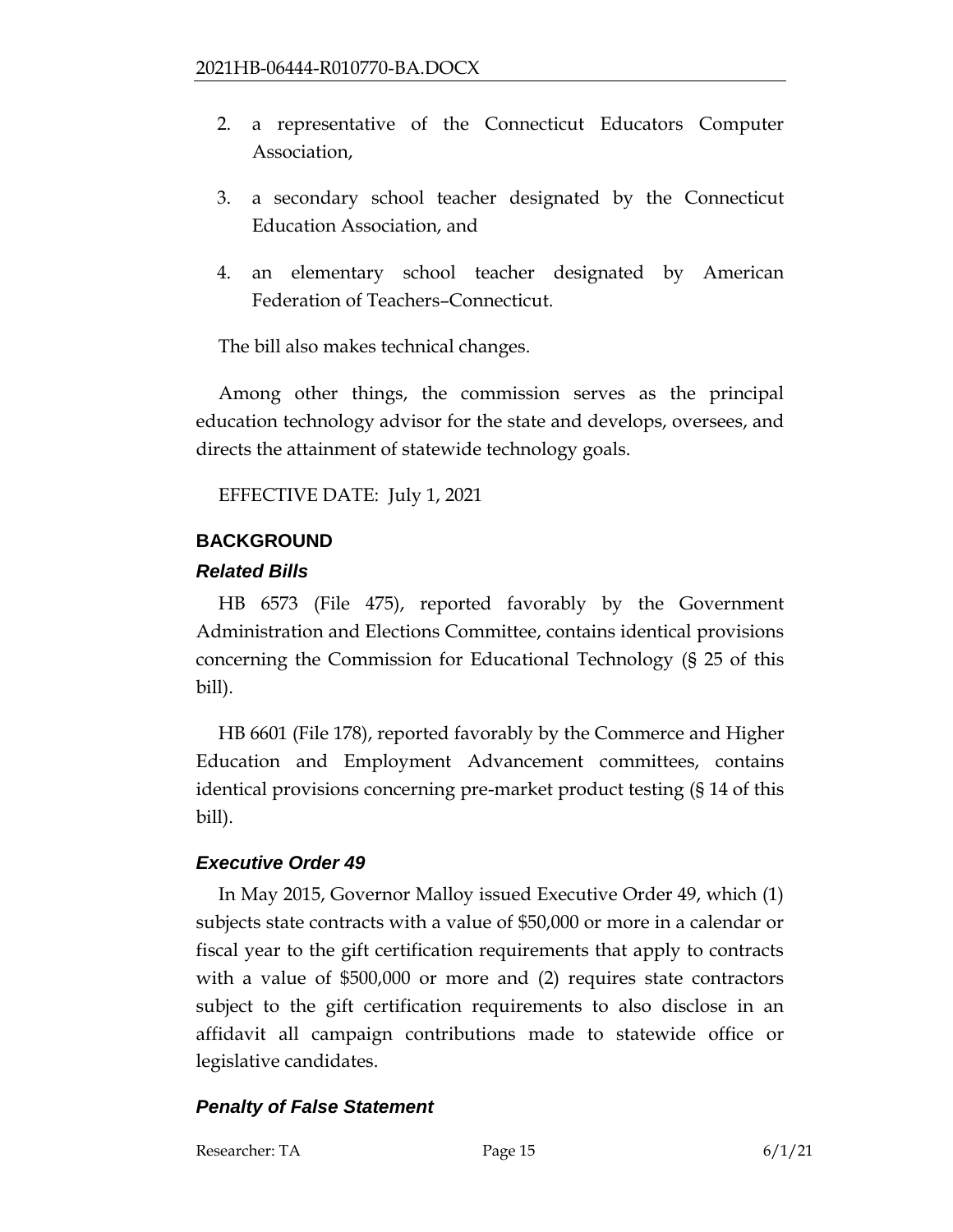By law, giving a false statement is a class A misdemeanor, punishable by up to one year in prison, up to a \$2,000 fine, or both (CGS § 53a-157b).

#### *Ban on Campaign Contributions by State Contractors*

By law, for current and prospective state contractors, the existing ban is government branch specific. This means that for principals of contractors with executive branch or quasi-public agency contracts or contract solicitations, the ban applies to statewide office candidates. For those with legislative branch contracts or contract solicitations, the ban applies to legislative candidates. For pre-qualified contractors, the ban applies to candidates running for office in either branch. Additionally, the ban prohibits principals from making qualifying contributions to any candidates participating in the Citizens' Election Program regardless of the branch (CGS § 9-704(e)).

### *Set-Aside Program*

The state set-aside program requires state agencies and political subdivisions (other than municipalities; see below) to set aside 25% of the total value of all contracts they let for construction, goods, and services each year for exclusive bidding by certified small contractors. The agencies must further reserve 25% of the set-aside value (6.25% of the total) for exclusive bidding by certified minority business enterprises. Contractors awarded municipal public works contracts must comply with these requirements if the (1) contract includes state financial assistance and (2) total contract value exceeds \$50,000.

# *Federal Contracting Database*

The U.S. General Services Administration maintains a database known as the System for Award Management (SAM). Contractors must register in SAM in order to access federal contracting opportunities. Businesses registering as a small business for federal contracting purposes must self-certify that they meet the U.S. Small Business Administration's (SBA's) standards for being a small business.

Generally, SBA's size standards vary by industry and are typically